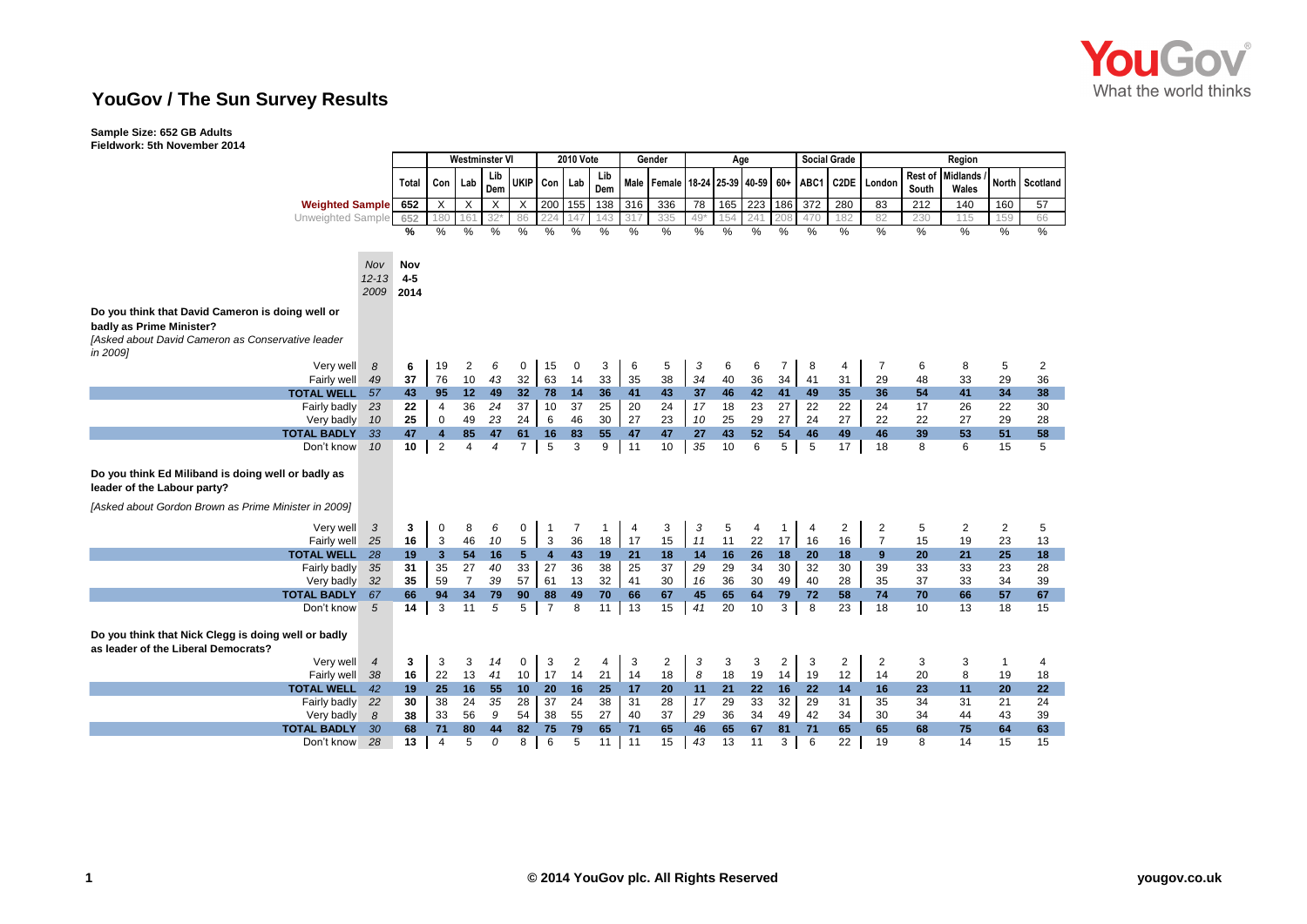

## **Sample Size: 652 GB Adults Fieldwork: 5th November 2014**

|                                                                                                                            |                  |                |                |                           | <b>Westminster VI</b> |                          |                 | <b>2010 Vote</b> |                       | Gender         |                |                | Age               |                |                |                | <b>Social Grade</b> |                |                  | Region            |                |                |
|----------------------------------------------------------------------------------------------------------------------------|------------------|----------------|----------------|---------------------------|-----------------------|--------------------------|-----------------|------------------|-----------------------|----------------|----------------|----------------|-------------------|----------------|----------------|----------------|---------------------|----------------|------------------|-------------------|----------------|----------------|
|                                                                                                                            |                  | Total          | Con            | Lab                       | Lib<br>Dem            |                          | UKIP Con Lab    |                  | Lib<br>Dem            | Male I         | Female         |                | 18-24 25-39 40-59 |                | 60+            | ABC1           | C <sub>2</sub> DE   | London         | Rest of<br>South | Midlands<br>Wales | <b>North</b>   | Scotland       |
| <b>Weighted Sample</b>                                                                                                     |                  | 652            | X              | $\boldsymbol{\mathsf{X}}$ | X                     | X                        | 200             | 155              | 138                   | 316            | 336            | 78             | 165               | 223            | 186            | 372            | 280                 | 83             | 212              | 140               | 160            | 57             |
| Unweighted Sample                                                                                                          |                  | 652            | 180            | 161                       | 32°                   | 86                       | 22 <sub>1</sub> | 147              | 143                   |                | 335            | 49             | 154               | 241            | 208            | 470            | 182                 | 82             | 230              | 115               | 159            | 66             |
|                                                                                                                            |                  | %              | $\frac{0}{2}$  | %                         | %                     | %                        | %               | %                | %                     | %              | %              | %              | %                 | $\frac{0}{6}$  | %              | $\frac{0}{2}$  | $\frac{0}{0}$       | $\frac{0}{6}$  | $\frac{0}{6}$    | $\frac{9}{6}$     | $\frac{0}{2}$  | $\frac{0}{6}$  |
|                                                                                                                            |                  |                |                |                           |                       |                          |                 |                  |                       |                |                |                |                   |                |                |                |                     |                |                  |                   |                |                |
| Do you think that Nigel Farage is doing well or badly<br>as leader of the UK Independence Party?                           |                  |                |                |                           |                       |                          |                 |                  |                       |                |                |                |                   |                |                |                |                     |                |                  |                   |                |                |
| Very well                                                                                                                  |                  | 18             | 26             | 7                         | 16                    | 44                       | 30              | 11               | 14                    | 23             | 15             | 11             | 17                | 15             | 27             | 21             | 15                  | 18             | 18               | 20                | 17             | 18             |
| Fairly well                                                                                                                |                  | 37             | 43             | 33                        | 49                    | 51                       | 45              | 36               | 36                    | 35             | 39             | 26             | 33                | 39             | 44             | 40             | 33                  | 30             | 42               | 38                | 34             | 37             |
| <b>TOTAL WELL</b>                                                                                                          |                  | 55             | 69             | 40                        | 65                    | 95                       | 75              | 47               | 50                    | 58             | 54             | 37             | 50                | 54             | 71             | 61             | 48                  | 48             | 60               | 58                | 51             | 55             |
| Fairly badly                                                                                                               |                  | $\overline{7}$ | $\overline{7}$ | 9                         | 8                     | $\mathbf{1}$             | $\overline{4}$  | 8                | 12                    | 6              | 8              | $\overline{4}$ | 6                 | 10             | $\overline{4}$ | 8              | 4                   | 8              | 6                | 6                 | 6              | 10             |
| Very badly                                                                                                                 |                  | 18             | 11             | 37                        | 12                    | $\mathbf 0$              | 8               | 29               | 19                    | 23             | 14             | 19             | 24                | 18             | 13             | 20             | 16                  | 18             | 20               | 16                | 17             | 22             |
| <b>TOTAL BADLY</b><br>Don't know                                                                                           |                  | 25<br>19       | 18<br>13       | 46<br>14                  | 20<br>15              | $\mathbf{1}$<br>$4 \mid$ | 12<br>13        | 37<br>15         | 31<br>18 <sup>1</sup> | 29<br>14       | 22<br>25       | 23<br>40       | 30<br>20          | 28<br>17       | 17<br>13       | 28<br>10       | 20<br>31            | 26<br>25       | 26<br>14         | 22<br>20          | 23<br>25       | 32<br>13       |
|                                                                                                                            |                  |                |                |                           |                       |                          |                 |                  |                       |                |                |                |                   |                |                |                |                     |                |                  |                   |                |                |
|                                                                                                                            |                  |                |                |                           |                       |                          |                 |                  |                       |                |                |                |                   |                |                |                |                     |                |                  |                   |                |                |
|                                                                                                                            | Nov<br>$24 - 26$ | Nov<br>$4 - 5$ |                |                           |                       |                          |                 |                  |                       |                |                |                |                   |                |                |                |                     |                |                  |                   |                |                |
|                                                                                                                            | 2009             | 2014           |                |                           |                       |                          |                 |                  |                       |                |                |                |                   |                |                |                |                     |                |                  |                   |                |                |
|                                                                                                                            |                  |                |                |                           |                       |                          |                 |                  |                       |                |                |                |                   |                |                |                |                     |                |                  |                   |                |                |
| Which party do you think is more likely to run<br>Britain's economy well - the Conservatives or<br>Labour?                 |                  |                |                |                           |                       |                          |                 |                  |                       |                |                |                |                   |                |                |                |                     |                |                  |                   |                |                |
| Conservative                                                                                                               | 35               | 40             | 96             | $\overline{7}$            | 27                    | 47                       | 80              | 12               | 29                    | 39             | 42             | 31             | 36                | 42             | 46             | 48             | 31                  | 44             | 46               | 37                | 34             | 39             |
| Labour                                                                                                                     | 25               | 22             | $\mathbf 0$    | 65                        | 25                    | 9                        | 3               | 55               | 18                    | 25             | 19             | 16             | 23                | 23             | 22             | 22             | 22                  | 15             | 16               | 29                | 28             | 17             |
| Neither                                                                                                                    | 30               | 22             | $\mathbf{1}$   | 15                        | 37                    | 40                       | 10              | 17               | 39                    | 22             | 22             | 10             | 21                | 22             | 28             | 20             | 24                  | 24             | 25               | 17                | 18             | 30             |
| Don't know                                                                                                                 | 10               | 16             | 3              | 14                        | 10                    | 5                        | $\overline{7}$  | 15               | 14                    | 14             | 17             | 43             | 21                | 12             | 5              | 10             | 24                  | 17             | 12               | 17                | 21             | 13             |
| Regardless of how you intend to vote, what do you<br>think is the most LIKELY result of the general<br>election next year? |                  |                |                |                           |                       |                          |                 |                  |                       |                |                |                |                   |                |                |                |                     |                |                  |                   |                |                |
| A Conservative majority                                                                                                    |                  | 14             | 32             | $\overline{2}$            | 17                    | 13                       | 24              | 5                | 13                    | 14             | 14             | 15             | 17                | 13             | 12             | 15             | 12                  | 17             | 20               | 10                | $\overline{7}$ | 12             |
| A hung Parliament, with the Conservatives the biggest<br>party                                                             |                  | 30             | 51             | 13                        | 39                    | 41                       | 50              | 19               | 27                    | 32             | 29             | 28             | 27                | 28             | 38             | 34             | 25                  | 25             | 34               | 30                | 28             | 34             |
| A hung Parliament, with Labour the biggest party                                                                           |                  | 22             | 4              | 45                        | 24                    | 19                       | 10              | 39               | 29                    | 26             | 17             | 13             | 22                | 25             | 21             | 24             | 19                  | 15             | 18               | 30                | 26             | 14             |
| A Labour majority                                                                                                          |                  | 9              | 1              | 25                        | 0                     | 4                        | $\overline{2}$  | 20               | $\overline{7}$        | 8              | 10             | 1              | 6                 | 14             | 10             | $\overline{7}$ | 12                  | 6              | 10               | 5                 | 11             | 16             |
| Something else                                                                                                             |                  | $\overline{7}$ | 3              | 5                         | $\overline{7}$        | 10                       | $\overline{4}$  | $\overline{4}$   | $9\,$                 | $\overline{7}$ | $\overline{7}$ | $\overline{4}$ | 9                 | $\overline{7}$ | $\overline{7}$ | 6              | 9                   | 16             | 6                | 5                 | 6              | $\overline{7}$ |
| Don't know                                                                                                                 |                  | 18             | 10             | 10                        | 12                    | 12                       | 11              | 13               | 15                    | 13             | 23             | 40             | 19                | 14             | 13             | 14             | 23                  | 21             | 11               | 20                | 22             | 17             |
|                                                                                                                            |                  |                |                |                           |                       |                          |                 |                  |                       |                |                |                |                   |                |                |                |                     |                |                  |                   |                |                |
| And who do you think is most LIKELY to be Prime<br>Minister after the general election next year?                          |                  |                |                |                           |                       |                          |                 |                  |                       |                |                |                |                   |                |                |                |                     |                |                  |                   |                |                |
| David Cameron                                                                                                              |                  | 39             | 80             | 8                         | 49                    | 44                       | 68              | 19               | 33                    | 41             | 37             | 34             | 38                | 41             | 38             | 44             | 32                  | 38             | 49               | 31                | 33             | 39             |
| Ed Miliband                                                                                                                |                  | 23             | 3              | 58                        | 18                    | 14                       | 9               | 49               | 23                    | 28             | 17             | 15             | 20                | 28             | 21             | 23             | 22                  | 14             | 19               | 29                | 27             | 21             |
| Nick Clegg                                                                                                                 |                  | $\mathbf{1}$   | $\mathbf 0$    | $\mathbf{1}$              | $\overline{7}$        | $\mathbf 0$              | $\mathbf 0$     | $\mathbf 0$      | $\mathbf{1}$          | $\overline{1}$ | $\overline{2}$ | $\mathbf{1}$   | $\mathbf{1}$      | $\overline{2}$ | $\mathbf 0$    | $\mathbf{1}$   | $\overline{2}$      | $\overline{4}$ | $\overline{c}$   | $\mathbf 0$       | $\mathbf 0$    | 0              |
| Nigel Farage                                                                                                               |                  | $\mathbf{2}$   | $\mathbf 0$    | $\mathbf{1}$              | 0                     | 5                        | $\mathbf{1}$    | $\mathbf 0$      | 3                     | 3              | $\mathbf{1}$   | 0              | 5                 | $\mathbf{1}$   | $\mathbf{1}$   | $\sqrt{2}$     | $\overline{2}$      | 5              | $\mathbf{1}$     | 2                 | 3              | 0              |
| Someone else                                                                                                               |                  | 9              | $\overline{4}$ | 11                        | 11                    | 15                       | $\overline{7}$  | 9                | 9                     | 9              | 9              | 5              | 5                 | 9              | 15             | 9              | 10                  | 14             | 8                | 10                | 6              | 12             |
| Don't know                                                                                                                 |                  | 26             | 12             | 22                        | 16                    | 22                       | 15              | 23               | 30                    | 19             | 33             | 44             | 31                | 19             | 24             | 22             | 33                  | 27             | 20               | 28                | 32             | 29             |